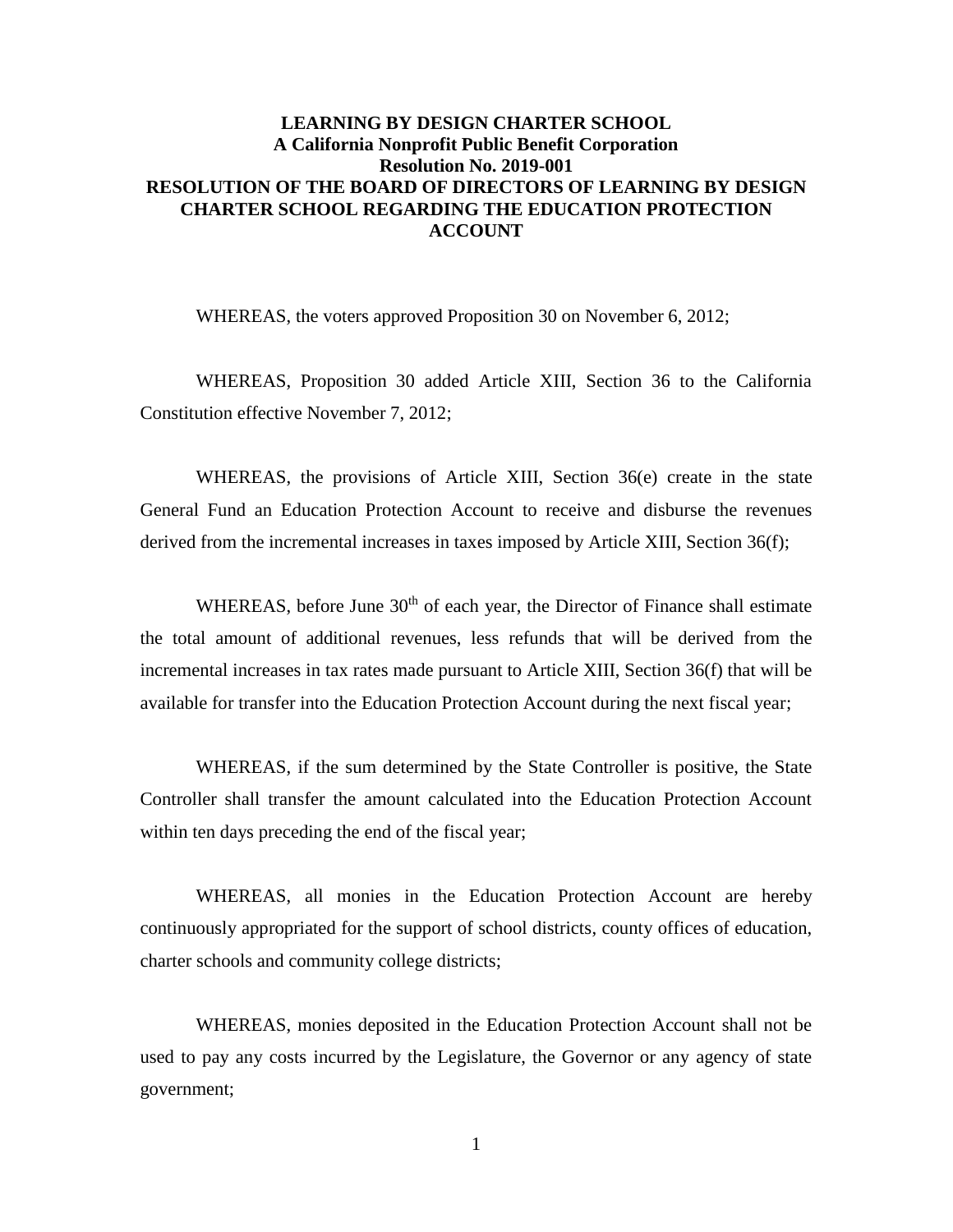WHEREAS, a community college district, county office of education, school district, or charter school shall have the sole authority to determine how the monies received from the Education Protection Account are spent in the school or schools within its jurisdiction;

WHEREAS, the governing board of the district shall make the spending determinations with respect to monies received from the Education Protection Account in open session of a public meeting of the governing board;

WHEREAS, the monies received from the Education Protection Account shall not be used for salaries or benefits for administrators or any other administrative cost;

WHEREAS, each community college district, county office of education, school district and charter school shall annually publish on its Internet website an accounting of how much money was received from the Education Protection Account and how that money was spent;

WHEREAS, the annual independent financial and compliance audit required of community college districts, county offices of education, school districts and charter schools shall ascertain and verify whether the funds provided from the Education Protection Account have been properly disbursed and expended as required by Article XIII, Section 36 of the California Constitution;

WHEREAS, expenses incurred by community college districts, county offices of education, school districts and charter schools to comply with the additional audit requirements of Article XIII, Section 36 may be paid with funding from the Education Protection Act and shall not be considered administrative costs for purposes of Article XIII, Section 36.